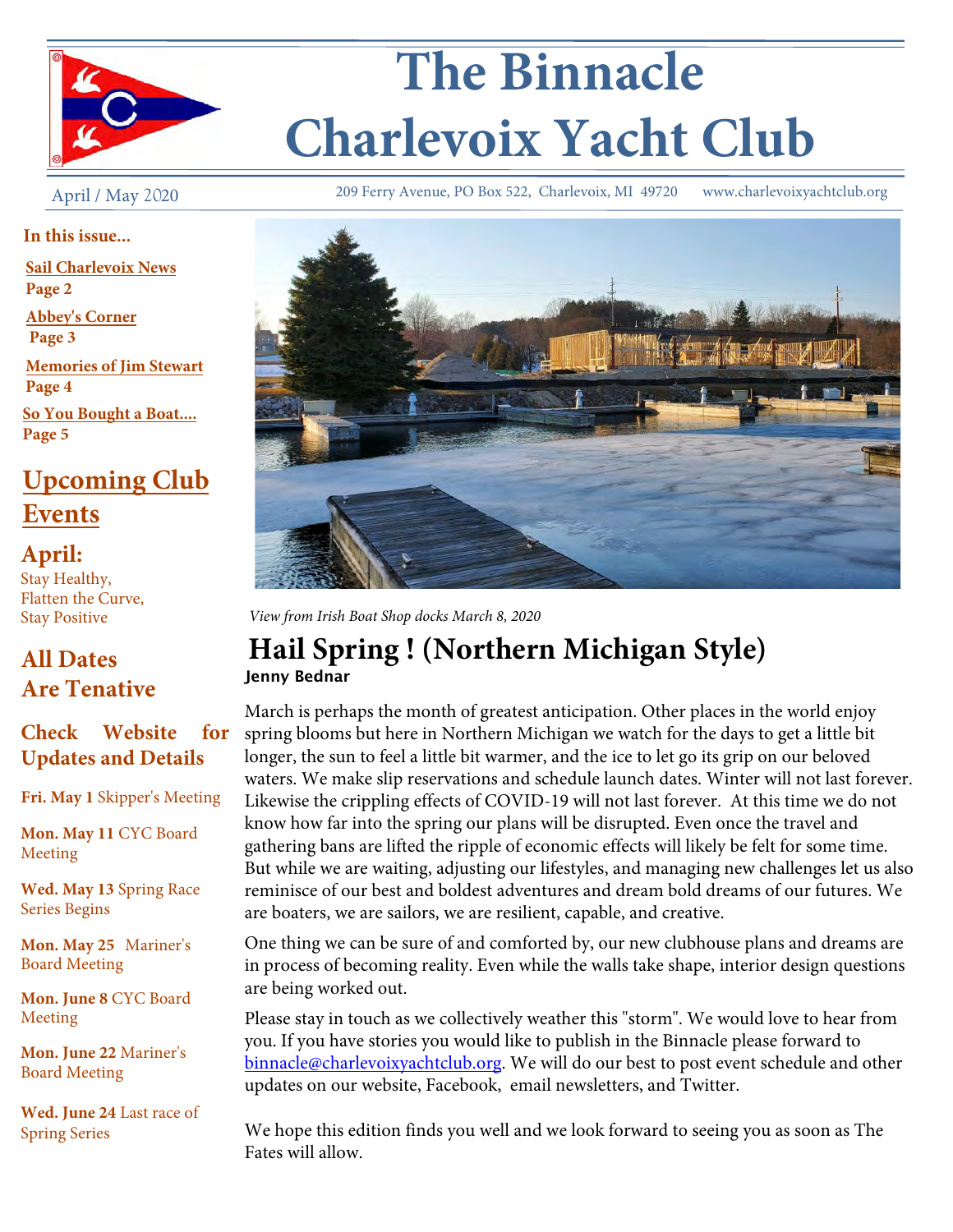# *Elevations* **Sail Charlevoix News**

### Stan Carroll

We are excited to announce expanded adult sailing lessons with Sail Charlevoix / Lake Charlevoix Mariners. We have a new instructor and dedicated sailboat.

Jake Primak, our new Adult Instructor, attended Sail Charlevoix as a student. He is a freshman at the University of Michigan and is studying Film, Television, and Media. He races in the U-M sailing program.

Jake will be instructing on a recently purchased sailboat for adult lessons, a Highlander 20. Our adult program is for all interested in refreshing sailing skills and newer sailors who wish to comfortably handle their own boats. Sessions are tailored to the individual, small groups up to three are welcome. The new boat is ideal for learning and will be located at the Depot Beach on Lake Charlevoix.

Venetian parades, picnics at Depot Beach and more, please contact us at Sail Charlevoix is also interested in volunteers to be part of our CREW team. This is a great chance to have fun with students and enjoy meeting families as we grow the next generation of sailors. If you would like to be involved in the Boyne City and info@sailcharlevoix.org. The CREW team volunteers also help assist in setting up boats in June and putting them away in August.



*Jake Primak*

We also have a large inventory of donated used boats for sale. The sale of these boats supports our school. www.sailcharlevoix.org/boats-for-sale

If you are interested in more information about any of our sailing programs or activities, please visit our web site: www.sailcharlevoix.org.



*Left: A Higlander 20, our new adult instruction boat*

*Below: Sail Charlevoix students and instructors ready to pass out candy a the Venetian Parade, 2018*

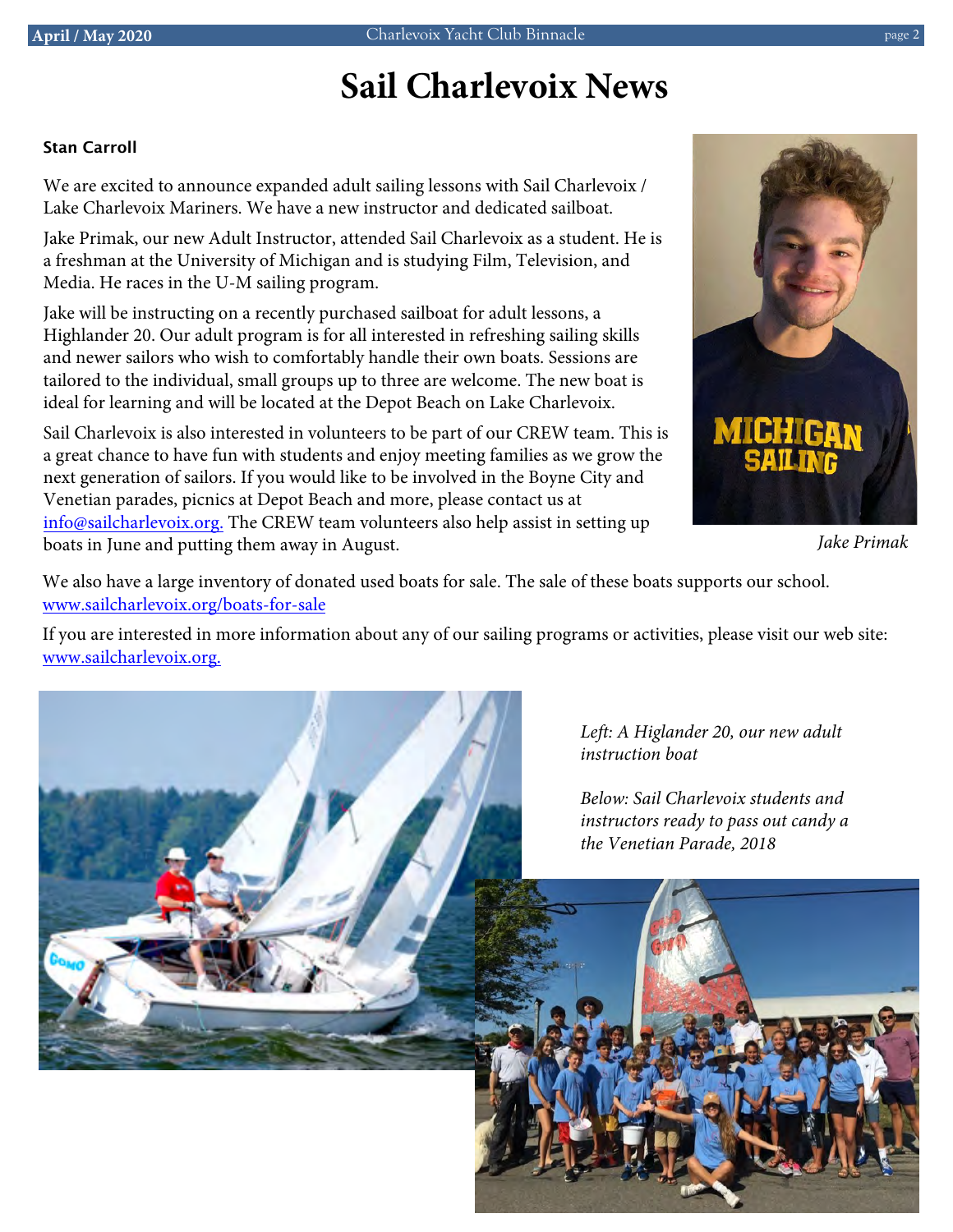# *Lakeside/Dockside* **Super Bowl 2020 Celebration at CYC**

## Jim and Chris Abbey

Celebration of the 2020 Super Bowl started a few days early for the 35 club members who participated in the

Abbey's Super Bowl party on January 31st.



*Below: Our hostess getting the deliciousness* 

*Above: We had Super Cake, and we ate it too.* 



Adding to the enjoyment of the evening, along with barbecued chicken legs, broccoli cheese soup, and a variety of side dishes, were the featured games of bean bag toss, Super Bowl trivia, and guess the number of puzzle pieces.

Trivia contest winner was John Kunitzer with Diane Allen guessing the correct number of puzzle pieces.

Thanks to all who attended to share in the fun and entertaining evening!



*Left: Fierce bean bag toss competition between Tom Barnes and Jerry Seymour.* 

*Right: Andy Allen enjoying trying to guess the number of puzzle pieces.* 



# **50th ANNIVERSARY RUNNING OF THE CYC RED FOX REGATTA**



# **TWO THINGS TO WATCH FOR**

1) Registration for the Red Fox Regatta and the Nucore Triangle race will be available no later than April 1, 2020. Watch for announcements for the start of registration on www.yachtscoring.com.

2) Watch for announcements on the availability of CYC Red Fox SWAG to create excitement and to get boats on the water: All these items will be available on the Screenmaster's Webstore. We will publish the web address when it is LIVE and so you can order. We plan it roll out different items each month.

May: Limited Edition:

- HATS & 50<sup>th</sup> Anniversary BURGEES *– Once soldout these become collectors' items –*
- June: 50<sup>th</sup> Anniversary SWAG Cozies, Cooling Towels, Dry Bags, Water Bottles, Mugs, Tumblers, Waterproof Phone Bags
- July: 50<sup>th</sup> Anniversary CLOTHING Shirts, Hats, Wind Breakers, Shorts

We want a great selection of unique merchandise for this very special event. We are early in the designing process and welcome your ideas. We are also looking for ideas to get more boats on the water this year. Please share your creativity by getting in touch with Jim Abbey at jbabbey1@yahoo.com, or 313-467-7408.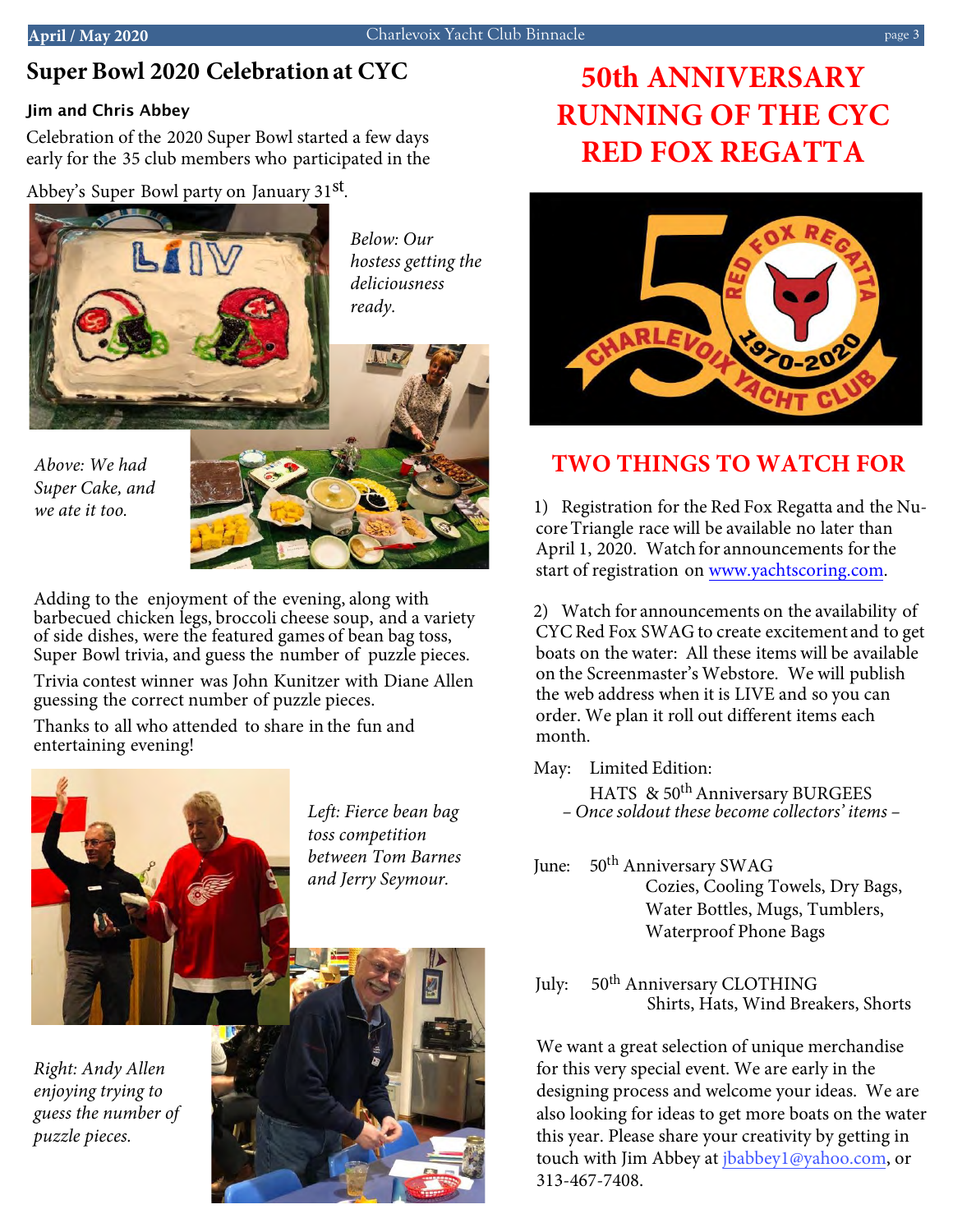#### page 4

# **Memories of Jim Stewart**

Jenny Bednar

*Kate Stewart was married to Jim Stewart for 13 years, sharing with him his love for Charlevoix, his love for sailing, and his enthusiasm for our club. The evening of March 22 we had a lovely phone chat about Jim Stewart and his lasting impression on life here in Charlevoix and on our club.*

### **As a fellow Pearson racer, I've spent a fair amount of time looking at the stern of Cygnus, when did Jim get her? When did he start sailing?**

Jim bought Cygnus in the 80's but had been sailing Lake Charlevoix most of his life. He and John Ochs learned to sail together on "NMs" with Frank Ochs.

*"NM" is short for "Northern Michigan" and is a boat designed specifically for racing in our area. If you are curious, the Little Traverse Yacht Club has published an article about the NM on their website ltyc.org/racing/nmhistory.* 



*Cygnus under sail*

### *Streetside* **What are some highlights of Jim's involvement with CYC?**

He was one of the members of CYC Corporation that helped with the purchase of our current clubhouse. Jim served as Commodore in 1989. Once when he was race chairman for the Beaver Island Regatta he had to cancel because there was no wind. He ended up towing Sandpiper in.

### **I bet there are lots of fun sailing stories about Jim, can you tell us a few?**

I should put you in touch with his son Dillon, he'll have some stories. Dillon was with him when Jim got washed overboard on the way back from Northport. And John Ochs…Mike Miller they could tell you some stories I'm sure. If Jim were here, he'd be telling the stories, he was a phenomenal storyteller.

### **What was it like to race with Jim?**

Jim was always very safe. He was a good tactician, always calm, collected, … until someone cut him off at the mark…. then God help them. He was a different person then (giggle). But seriously, he was a very safe sailor and cared a lot about safety. He couldn't watch "All is Lost", it was too upsetting, he was so mad at Robert Redford's character for being so unsafe. We had to turn it off.

### **Did you sail before you met Jim?**

No, I grew up on the AuSable River, I was always fly fishing. My first day on the boat – it snowed, it rained, and it sleeted but I never had so much fun in my life. That was a first spring series race.



### **If Jim could say something to the members of CYC, what would he say?**

"The camaraderie of the club and the fellowship we have, with our love of Lake Charlevoix and our care for the ecology of Lake Charlevoix, creates a unique family. As sailors we see life differently, that fellowship is most important….and the club should get a TV so we can watch sports together."

*The celebration of life for Jim Stewart is being rescheduled for some time in August. We will post updates when we are able.* 

*Cygnus and her crew*